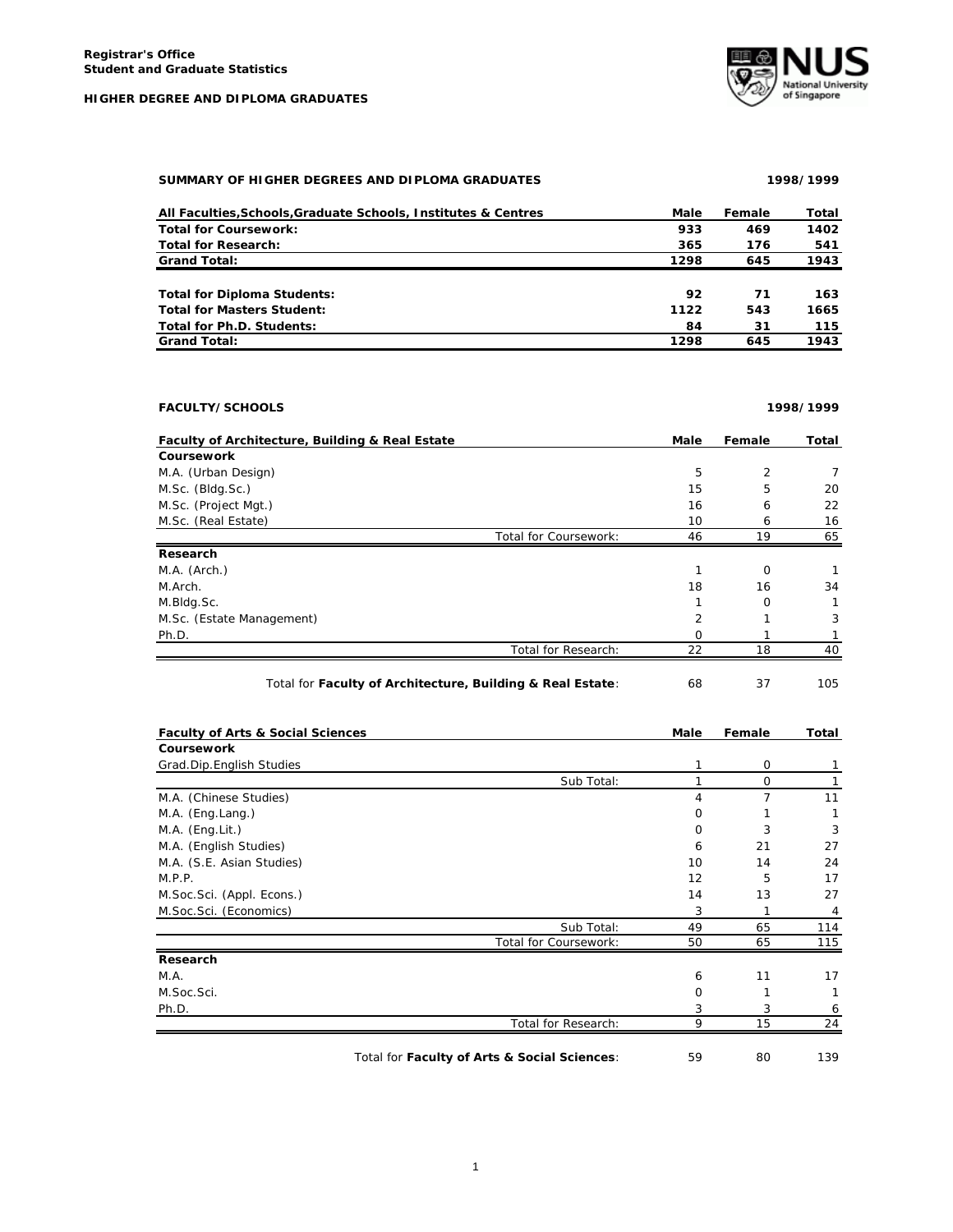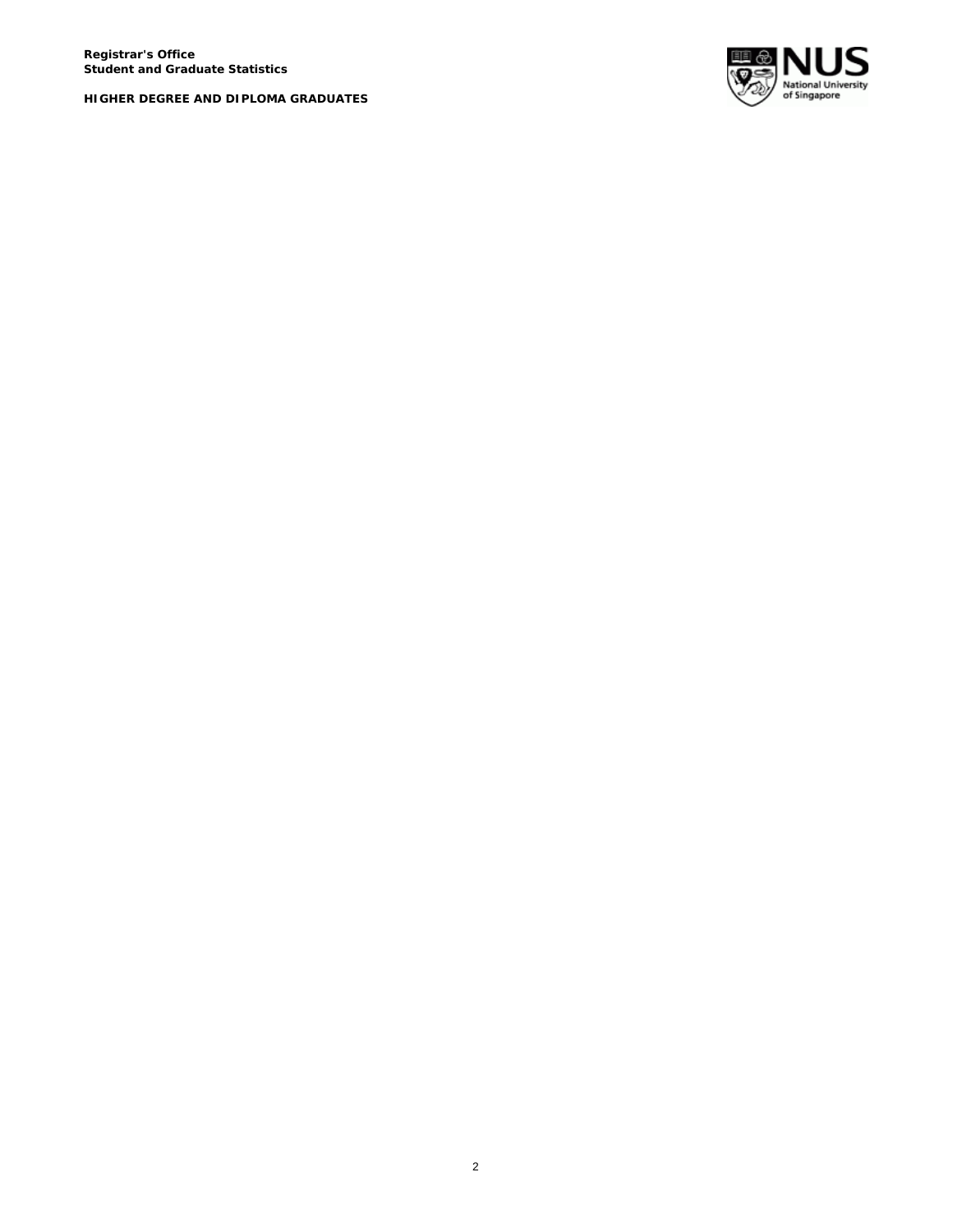

| <b>Faculty of Business Administration</b> |                                               | Male           | Female              | Total          |
|-------------------------------------------|-----------------------------------------------|----------------|---------------------|----------------|
| Research                                  |                                               |                |                     |                |
| M.Sc. (Management)                        |                                               | 10             | 9                   | 19             |
| Ph.D.                                     |                                               | 2              | 0                   | $\overline{2}$ |
|                                           | Total for Research:                           | 12             | 9                   | 21             |
|                                           | Total for Faculty of Business Administration: | 12             | 9                   | 21             |
| <b>School of Computing</b>                |                                               | Male           | Female              | Total          |
| Coursework                                |                                               |                |                     |                |
| M.Sc. (Comp. & Info. Sci.)                |                                               | 23             | 16                  | 39             |
|                                           | Total for Coursework:                         | 23             | 16                  | 39             |
| Research                                  |                                               |                |                     |                |
| M.Sc.                                     |                                               | 33             | 13                  | 46             |
| Ph.D.                                     |                                               | 5              | $\mathbf{1}$        | 6              |
|                                           | Total for Research:                           | 38             | 14                  | 52             |
|                                           | Total for School of Computing:                | 61             | 30                  | 91             |
| <b>Faculty of Dentistry</b>               |                                               | Male           | Female              | Total          |
| Research                                  |                                               |                |                     |                |
| M.Sc. D.                                  |                                               | 1              | 0                   | 1              |
| Ph.D.                                     |                                               | 1              | 0                   | $\overline{1}$ |
|                                           | Total for Research:                           | 2              | $\mathbf 0$         | $\overline{2}$ |
|                                           | Total for Faculty of Dentistry:               | $\overline{2}$ | 0                   | 2              |
| <b>Faculty of Engineering</b>             |                                               | Male           | Female              | Total          |
| Research                                  |                                               |                |                     |                |
| M.Eng.                                    |                                               | 143            | 31                  | 174            |
| Ph.D.                                     |                                               | 34             | 3                   | 37             |
|                                           | Total for Research:                           | 177            | 34                  | 211            |
|                                           | Total for Faculty of Engineering:             | 177            | 34                  | 211            |
| <b>Faculty of Law</b>                     |                                               | <b>Male</b>    | Female              | Total          |
| Coursework                                |                                               |                |                     |                |
| Grad.Dip. Law                             |                                               | 1              | 2                   | 3              |
| Grad.Dip.Sing. Law                        |                                               | 12             | 15                  | 27             |
| Postgraduate Dip. Law                     |                                               | 3              | $\mathbf{1}$        | 4              |
| Postgraduate Dip.Sing.Law                 |                                               | 1              | $\mathsf{O}\xspace$ | $\mathbf{1}$   |
|                                           | Sub Total:                                    | 17             | 18                  | 35             |
| LL.M.                                     |                                               | 10             | 6                   | 16             |
| M.C.L.                                    | Sub Total:                                    | 3<br>13        | 2<br>8              | 5<br>21        |
|                                           | Total for Coursework:                         | 30             | 26                  | 56             |
| Research                                  |                                               |                |                     |                |
| LL.M.                                     |                                               | $\overline{2}$ | 0                   | $\overline{2}$ |
|                                           | Total for Research:                           | $\overline{2}$ | $\mathbf 0$         | $\overline{2}$ |
|                                           | Total for Faculty of Law:                     | 32             | 26                  | 58             |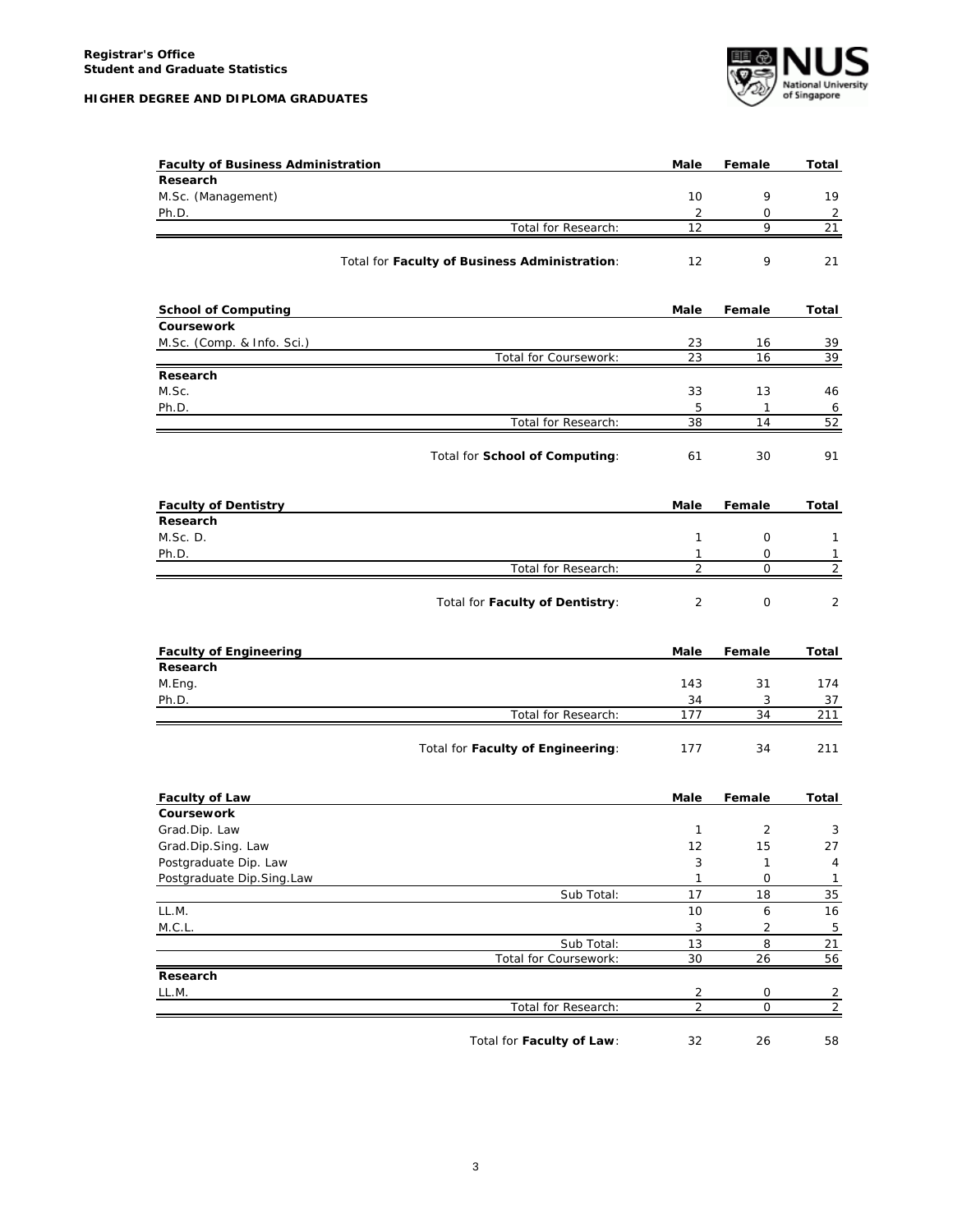

| <b>Faculty of Medicine</b>                        | Male                | Female            | <b>Total</b>   |
|---------------------------------------------------|---------------------|-------------------|----------------|
| Research                                          |                     |                   |                |
| M.D.                                              | 1                   | 2                 | 3              |
| M.Sc.                                             | 11                  | 16                | 27             |
| Ph.D.                                             | 16                  | 8                 | 24             |
| Total for Research:                               | 28                  | 26                | 54             |
| Total for Faculty of Medicine:                    | 28                  | 26                | 54             |
|                                                   |                     |                   |                |
| <b>Faculty of Science</b>                         | Male                | Female            | Total          |
| Coursework                                        |                     |                   |                |
| M.Sc. (Statistics)                                | 11                  | 4                 | 15             |
| Sub Total:                                        | 11                  | 4                 | 15             |
| Total for Coursework:                             | 11                  | 4                 | 15             |
| Research                                          |                     |                   |                |
| M.Sc.                                             | 50                  | 47                | 97             |
| Ph.D.                                             | 18                  | 9                 | 27             |
| Total for Research:                               | 68                  | $\overline{56}$   | 124            |
| Total for Faculty of Science:                     | 79                  | 60                | 139            |
| <b>GRADUATE SCHOOLS</b>                           |                     |                   | 1998/1999      |
|                                                   |                     |                   |                |
| <b>Graduate School of Business</b><br>Coursework  | Male                | Female            | Total          |
| Dip.Bus.Admin.                                    | 15                  | 12                | 27             |
| Grad.Dip.Bus.Admin.                               | 2                   | 2                 |                |
| Sub Total:                                        | 17                  | 14                | 4<br>31        |
| Asia-Pacific Executive MBA                        | 23                  | 6                 | 29             |
| Asia-Pacific Executive MBA (conducted in Chinese) | 22                  | 1                 | 23             |
| M.B.A.                                            | 52                  | 36                | 88             |
| M.B.A. (conducted in Chinese)                     | 78                  | 58                | 136            |
| M.Sc. (Applied Finance)                           | 21                  | 11                | 32             |
| M.Sc. (Mgt. of Tech.)                             | 26                  | 13                | 39             |
| Sub Total:                                        | 222                 | 125               | 347            |
| Total for Coursework:                             | 239                 | 139               | 378            |
| Total for Graduate School of Business:            | 239                 | 139               | 378            |
|                                                   |                     |                   |                |
| <b>Graduate School of Dental Studies</b>          | Male                | Female            | Total          |
| Coursework                                        |                     |                   |                |
| M.D.S. (Oral & Maxillofacial Surg.)               | 1                   | 0                 | 1              |
| M.D.S. (Orthodontics)                             | 1                   | 1                 | $\overline{2}$ |
| Sub Total:                                        | $\overline{a}$<br>2 | 1<br>$\mathbf{1}$ | $\sqrt{3}$     |
| Total for Coursework:                             |                     |                   | $\overline{3}$ |
| Total for Graduate School of Dental Studies:      | 2                   | 1                 | 3              |
| <b>Graduate School of Engineering</b>             | Male                | Female            | Total          |
| Coursework                                        |                     |                   |                |
| Grad.Dip.Aviation Mgt.                            | 3                   | 1                 | 4              |
| Grad.Dip.Env.Eng.                                 | 4                   | 5                 | 9              |
| Sub Total:                                        | $\overline{7}$      | 6                 | 13             |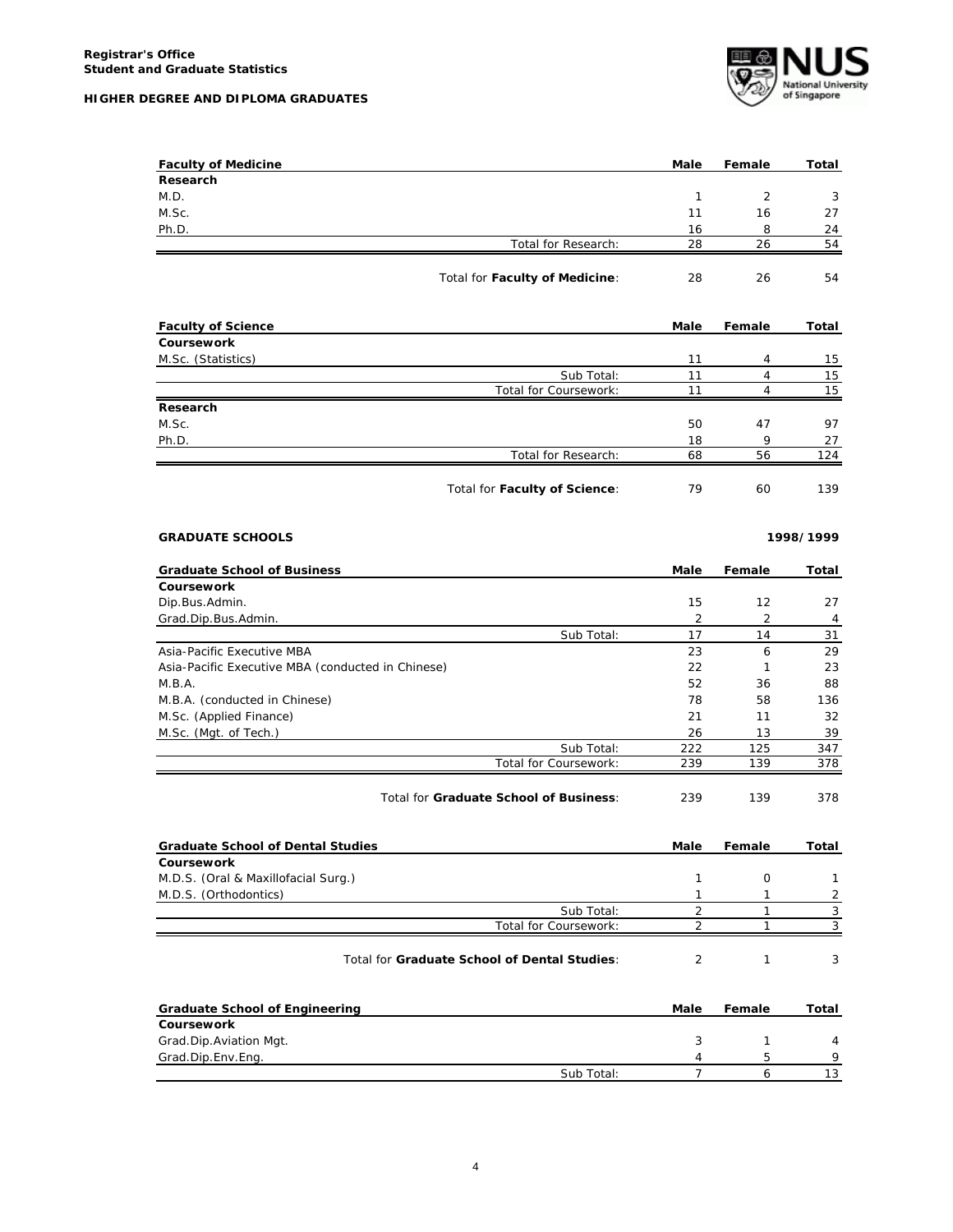|  |  | HIGHER DEGREE AND DIPLOMA GRADUATES |  |
|--|--|-------------------------------------|--|
|  |  |                                     |  |



| M.Sc. (Civil Eng.)          |                       | 54  | 16       | 70  |
|-----------------------------|-----------------------|-----|----------|-----|
| M.Sc. (Elect. Eng.)         |                       | 134 | 23       | 157 |
| M.Sc. (Env. Eng.)           |                       | 18  | 9        | 27  |
| M.Sc. (Ind. & Sys. Eng.)    |                       | 45  | 8        | 53  |
| M.Sc. (Mat'l Sc. & Eng.)    |                       | 25  | 10       | 35  |
| M.Sc. (Mech. Eng.)          |                       | 39  | 2        | 41  |
| M.Sc. (Mechatronics)        |                       | 21  | $\Omega$ | 21  |
| M.Sc. (SHE)                 |                       |     | O        |     |
| M.Sc. (Transp. Sys. & Mgt.) |                       | 14  | 5        | 19  |
|                             | Sub Total:            | 351 | 73       | 424 |
|                             | Total for Coursework: | 358 | 79       | 437 |
|                             |                       |     |          |     |

| Total for Graduate School of Engineering: | 358 |  | 437 |
|-------------------------------------------|-----|--|-----|
|-------------------------------------------|-----|--|-----|

| <b>Graduate School of Medical Studies</b> |                       | Male | Female         | Total |
|-------------------------------------------|-----------------------|------|----------------|-------|
| <b>Coursework</b>                         |                       |      |                |       |
| Grad.Dip. Geriatric Med.                  |                       | 7    | 8              | 15    |
| Grad.Dip. Occup.Med.                      |                       | 17   | 3              | 20    |
|                                           | Sub Total:            | 24   | 11             | 35    |
| M.Clinical Embryology                     |                       | 2    | 12             | 14    |
| M.Med. (Anaesthesia)                      |                       | 6    | 4              | 10    |
| M.Med. (Diagnostic Radiology)             |                       |      |                | 2     |
| M.Med. (Family Medicine)                  |                       | 13   | 11             | 24    |
| M.Med. (Internal Medicine)                |                       | 6    | $\overline{2}$ | 8     |
| M.Med. (Obst. & Gynae.)                   |                       | 3    |                | 4     |
| M.Med. (OM)                               |                       | 2    | $\overline{2}$ | 4     |
| M.Med. (Ophthalmology)                    |                       | 7    | 9              | 16    |
| M.Med. (Paediatrics)                      |                       | Ω    | 5              | 5     |
| M.Med. (PH)                               |                       | 5    | 6              | 11    |
| M.Med. (Psychiatry)                       |                       | 2    | 2              | 4     |
| M.Med. (Surgery)                          |                       | 14   | 2              | 16    |
|                                           | Sub Total:            | 61   | 57             | 118   |
|                                           | Total for Coursework: | 85   | 68             | 153   |

Total for **Graduate School of Medical Studies**: 85 68 153

## **INSTITUTES/CENTRES 1998/1999**

| Institute of Molecular & Cell Biology             |                     | Male | Female         | Total |
|---------------------------------------------------|---------------------|------|----------------|-------|
| Research                                          |                     |      |                |       |
| Ph.D.                                             |                     | 3    | 4              |       |
|                                                   | Total for Research: | 3    | 4              |       |
| Total for Institute of Molecular & Cell Biology:  |                     | 3    | 4              | 7     |
| <b>Institute of Systems Science</b><br>Coursework |                     | Male | Female         | Total |
|                                                   |                     |      |                |       |
|                                                   |                     | 26   | 22             | 48    |
| Dip.Syst.Anal.                                    | Sub Total:          | 26   | 22             | 48    |
| M.Tech. (Knowledge Eng.)                          |                     | 23   | $\overline{ }$ | 30    |
| M. Tech. (Software Eng.)                          |                     | 39   | 22             | 61    |
|                                                   | Sub Total:          | 62   | 29             | 91    |